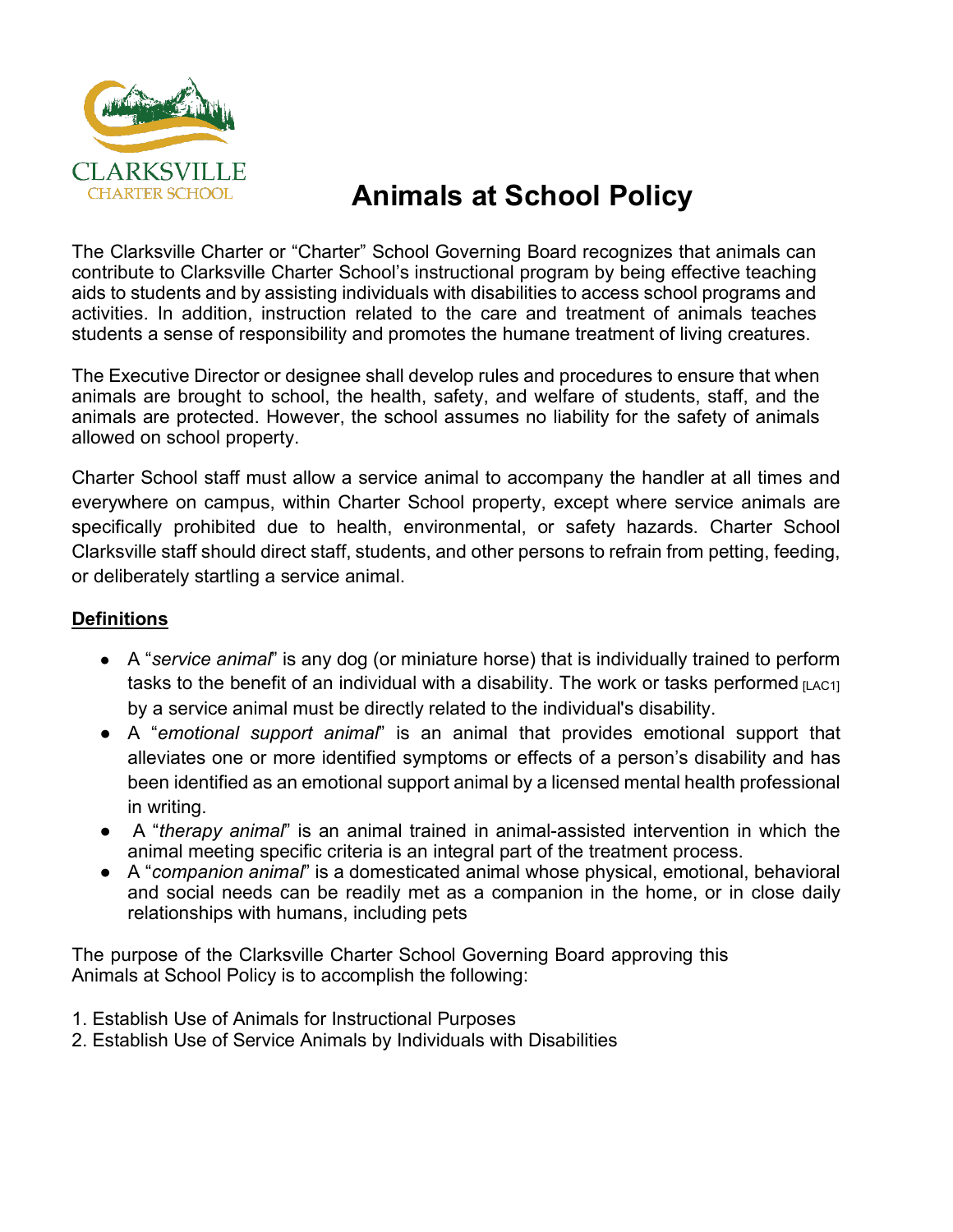- 3. Establish Only Service Animals at Resource Center
- 4. Service Animal Inquiries when on Charter School Property, Facilities, or Sponsored Events
- 5. Requirement of Service Animals and their Handlers
- 6. Disruptions and Removal
- 7. Notice
- 8. Misrepresentation

\*Service Animal Agreement and Authorization

# **1. Use of Animals for Instructional Purposes**

Before any student or employee brings an animal to school for an instructional purpose, he/she shall receive written permission from the Executive Director or designee. The Executive Director or designee shall give such permission only after he/she has provided written notification to all parents/guardians of students in the affected class, asking them to verify whether their child has any known allergies, asthma, or other health condition that may be aggravated by the animal's presence. When a parent/guardian has provided notification that his/her child has an allergy, asthma, or other health condition that may be aggravated by the animal, the Executive Director or designee shall take appropriate measures to protect the student from exposure to the animal.

All animals brought to school must be in good physical condition and must be appropriately immunized. The teacher shall ensure that the species of animal is appropriate for the instructional purpose and age and maturity of the students.

All animals brought to school shall be adequately fed, effectively controlled, humanely treated, and properly housed in cages or containers suitable for the species. The teacher shall ensure that cages and containers are cleaned regularly and that waste materials are removed and disposed of in an appropriate manner.

The teacher shall ensure that students receive instructions regarding the proper handling of and personal hygiene around animals.

Except for service animals, as defined below, all animals are prohibited on school transportation services. (Education Code 39839; 13 CCR 1216)

# **2. Use of Service Animals by Individuals with Disabilities**

For an individual with a disability, service animal means any dog that is individually trained to do work or perform tasks related to the individual's disability and for his/her benefit. For example, for an individual who is blind or has low vision, a service animal could mean a dog that helps him/her with vision, navigation, and other tasks; for an individual who is deaf or hard of hearing, a service animal could mean a dog that alerts him/her to the presence of people or sounds; and for an individual with psychiatric or neurological disabilities, a service animal could mean a dog that assists him/her by preventing or interrupting impulsive or destructive behaviors. (28 CFR 35.104)

Individuals with disabilities may be accompanied on school premises and on school transportation by service animals, including specially trained guide dogs, signal dogs, or service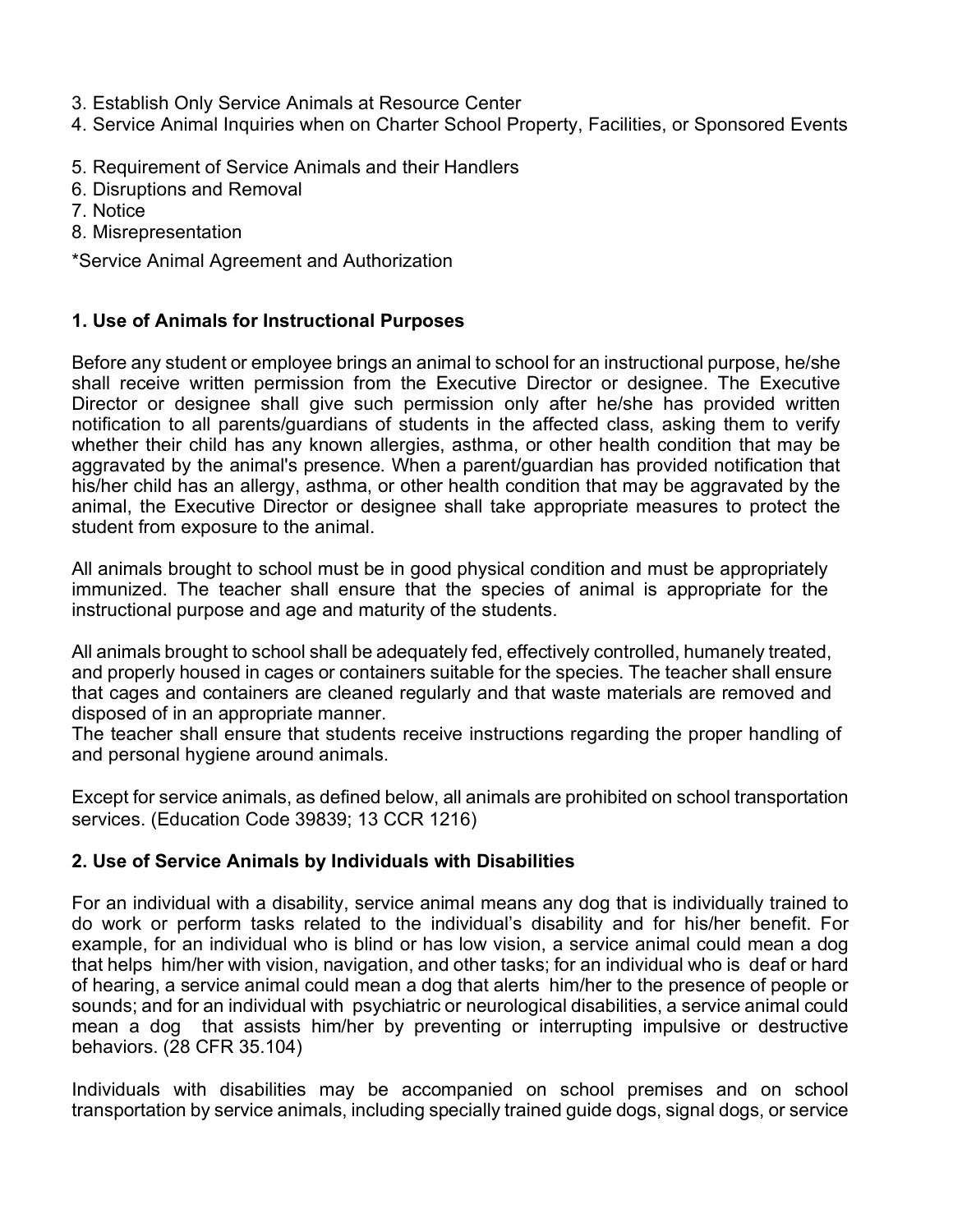dogs. (Education Code 39839; Civil Code 54.2; 28 CFR 35.136)

504 Plans or Special Education

Any request for a service animal by a student with a 504 plan or a qualifying disability under IDEA will be discussed in the student's 504 or IEP meeting and the respective team team will determine the following:

a. Whether the student requires the service animal in order to access a Free Appropriate Public Education ("FAPE"); and

b. Whether the proposed service animal meets the requirements of this Policy

The Executive Director or designee may permit the use of a miniature horse as a service animal when the horse has been individually trained to do work or perform tasks for the benefit of an individual with a disability, provided that: (28 CFR 35.136)

a. The district's facility can accommodate the type, size, and weight of the horse and whether the facility can accommodate these features.

b. The individual has sufficient control of the horse.

c. The horse is housebroken and;

d. The horse's presence in the specific facility does not compromise legitimate safety requirements of the facility.

The Executive Director or designee may ask any individual with a disability to remove his/her service animal from school premises or transportation if the animal is out of control and the individual does not take effective action to control it or the animal is not housebroken. When an individual's service animal is excluded, he/she shall be given an opportunity to participate in the service, program, or activity without having the service animal present.(Education Code 39839; Civil Code 54.2; 28 CFR 35.136)

# 3.**Only Service Animal are Permitted at Resource Center**

Only service animals are permitted at the Resource Center. To ensure the safety and security of the school community, students, staff, and community members are not allowed to bring service animals in training to Charter School property and/or facilities or to participate in Charter School-sponsored activities, unless the service animal is being trained for the student, staff or community member's own personal use as an individual with a disability.

Emotional support, therapy, and companion animals, including pets, are not permitted on Charter School property and facilities or at Charter School-sponsored activities.

# 4.**Service Animal Inquiries when on Charter School Property, Facilities, or Sponsored Events**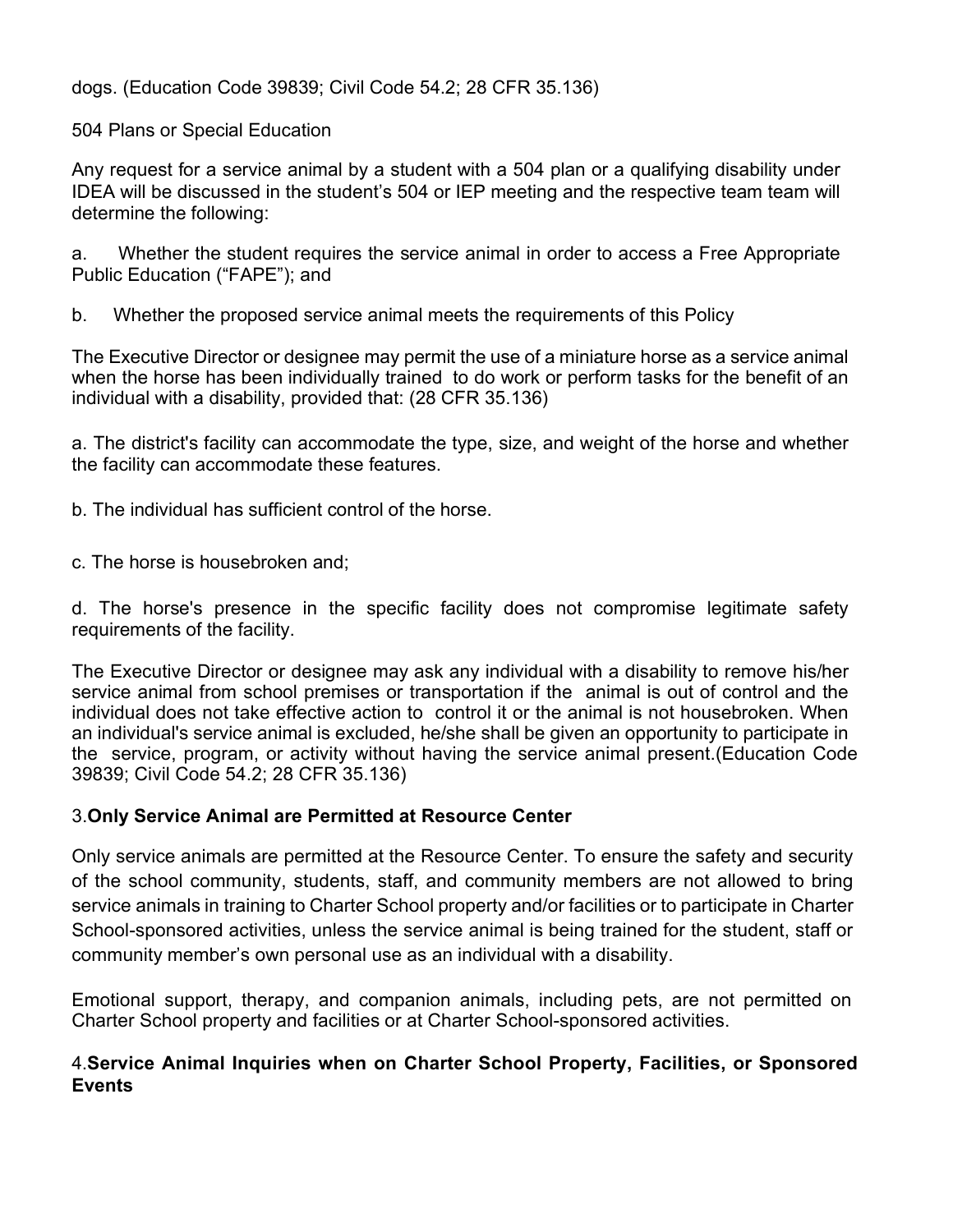Clarksville may make two (2) inquiries to determine whether an animal qualifies as a service animal:

- 1. Whether the animal is required because of a disability?
- 2. What work or task the animal has been trained to perform?

Charter School may not ask for:

- 1. A badge/identification (such as a harness, vest, patch, or tag) for the animal
- 2. Proof that the animal has been certified/trained
- 3. Proof that the person has a disability
- 4. Require a demonstration of the work/tasks

#### 5. *Requirement of Service Animals and their Handlers*

- *Identification: The service dog should wear a harness, cape, identification tag or other gear that readily identifies its working status.*
- *Leash: The service dog must be on a leash at all times, unless the use of a leash would interfere with the service animal's safe, effective performance of work or tasks. If the animals cannot be on a leash for legitimate reasons related to the individual's disability and the necessary tasks to be performed, the service animal must be otherwise under the handler's control (e.g., voice control, signals, or other effective means).*
- *Control: The handler, including the student if the student is the handler, must be in full control of the service dog at all times.*
- *Care of Service Dog: The care and supervision of a service dog is solely the responsibility of its handler, including a student handler*
- *License and Tags: All service dogs should be licensed by the appropriate local agency and wear such license and an owner identification tag, but Charter School will not require documentation.*
- *Clean Up Rule: The handler must always carry equipment sufficient to clean up the dog's waste, immediately remove the waste, and be responsible for the proper disposal of the dog's waste.*
- *Vaccinations: The service dog must have a current rabies vaccination.*
- *Public Appearance Standards: The service animal must be (1) clean, well*groomed with no offensive odor, (2) does not urinate or defecate in inappropriate locations, and (3) treated for and kept free of fleas and ticks.
- Behavior standards: The service animal must not (1) disrupt the normal course of school business; solicit attention, visit or annoy, solicit or steal food or other items from any member of the staff or student population; or vocalize unnecessarily (e.g., barking, growling or whining) or (2) show aggression towards people or other animals (e.g., showing teeth, barking, growling, jumping on individuals).
- General training standards: The service animal must: (1) work calmly and quietly on harness, leash, or other tether, (2) performs tasks in the school setting and lay quietly beside the student handler without blocking aisles, doorways, etc., and(3) be trained to urinate and defecate on command.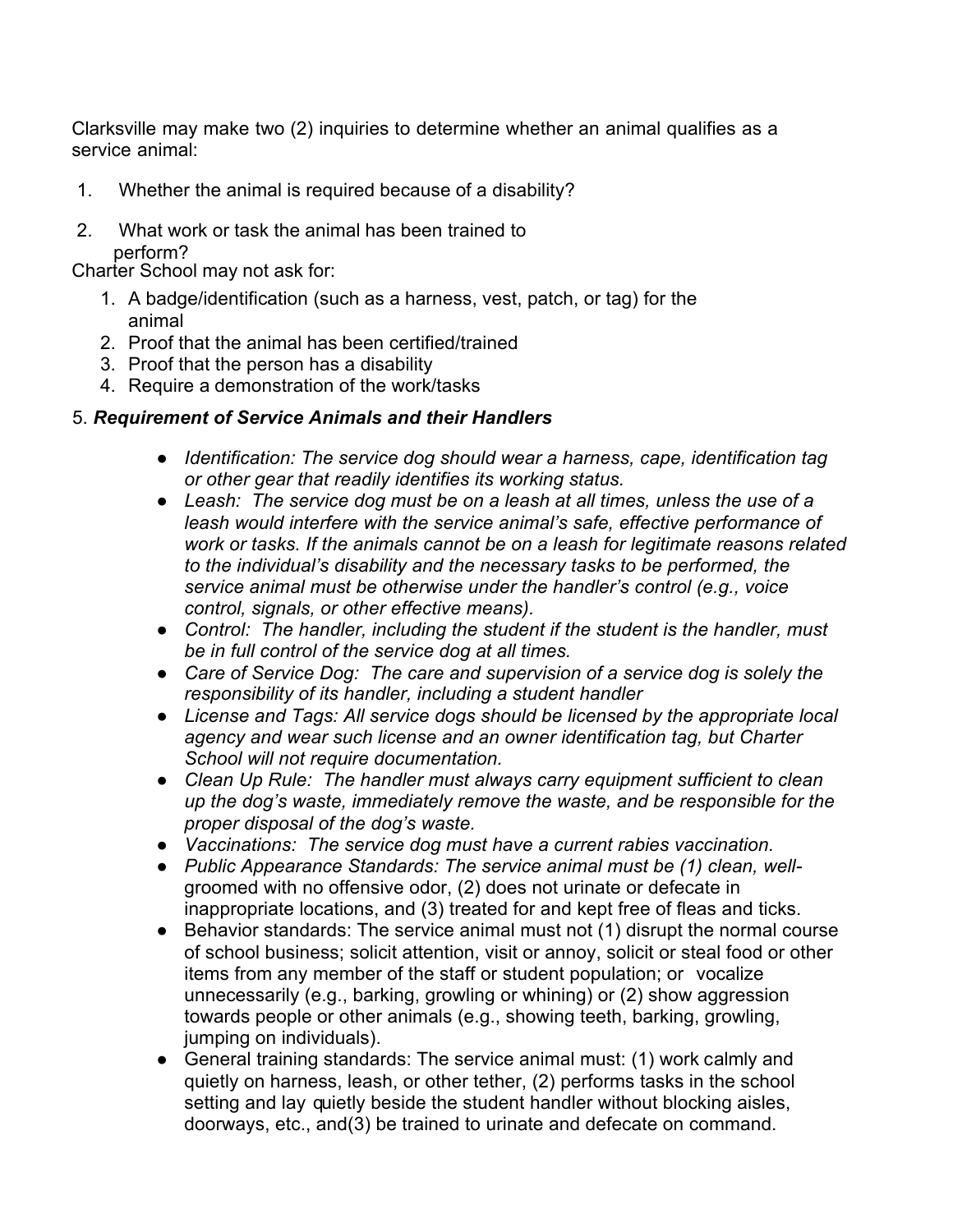#### **6. Disruptions and Removal**

Charter School staff should immediately report any disruptive behavior of a service dog to the Executive Director or designee. No attempt should be made by the Charter School staff member to separate a student from their service animal. Charter School staff may ask an individual with a disability to remove a service animal from the premises if—

1. The animal is out of control and the animal's handler does not take effective action to control it; or

2. The animal is not housebroken.

"Out of control" behaviors include, but are not limited to, excessive, unwarranted barking, unprovoked aggressive behavior, failure to follow the handler's commands, or wandering away from the handler without a specific purpose.

If any service dog behaves aggressively or causes injury or direct threat of safety or health to staff or students, the dog must be immediately removed from the Charter School property and/or facilities until the situation is resolved. Whether a service animal poses a direct threat to health or safety of staff or students will be made on an individualized basis.

Charter School may also deny a service animal on the basis that the presence of the animal fundamentally alters the learning or work environment.

If Charter School properly excludes a service animal, it shall give the individual with a disability the opportunity to participate in the service, program, or activity without having the service animal on the premises.

#### 7**. Notice**

A service dog will not be prohibited due to fear or allergies of other students. If the presence of a service animal causes fear or allergies in other students required to be in the presence of the service animal throughout the school day, the Charter School will make reasonable accommodations for both the affected student and the student with disabilities requiring the service animal to relocate one or both students to another location within the room or a different room, if possible. If your child requires a reasonable accommodation due to fear or allergies, please notify the Executive Director or designee.

#### 8.**. Misrepresentation**

Any person who knowingly and fraudulently represents himself or herself, through verbal or written notice, to be the owner or trainer of a service animal shall be guilty of a misdemeanor punishable by imprisonment up to six months or fine up to \$1000.00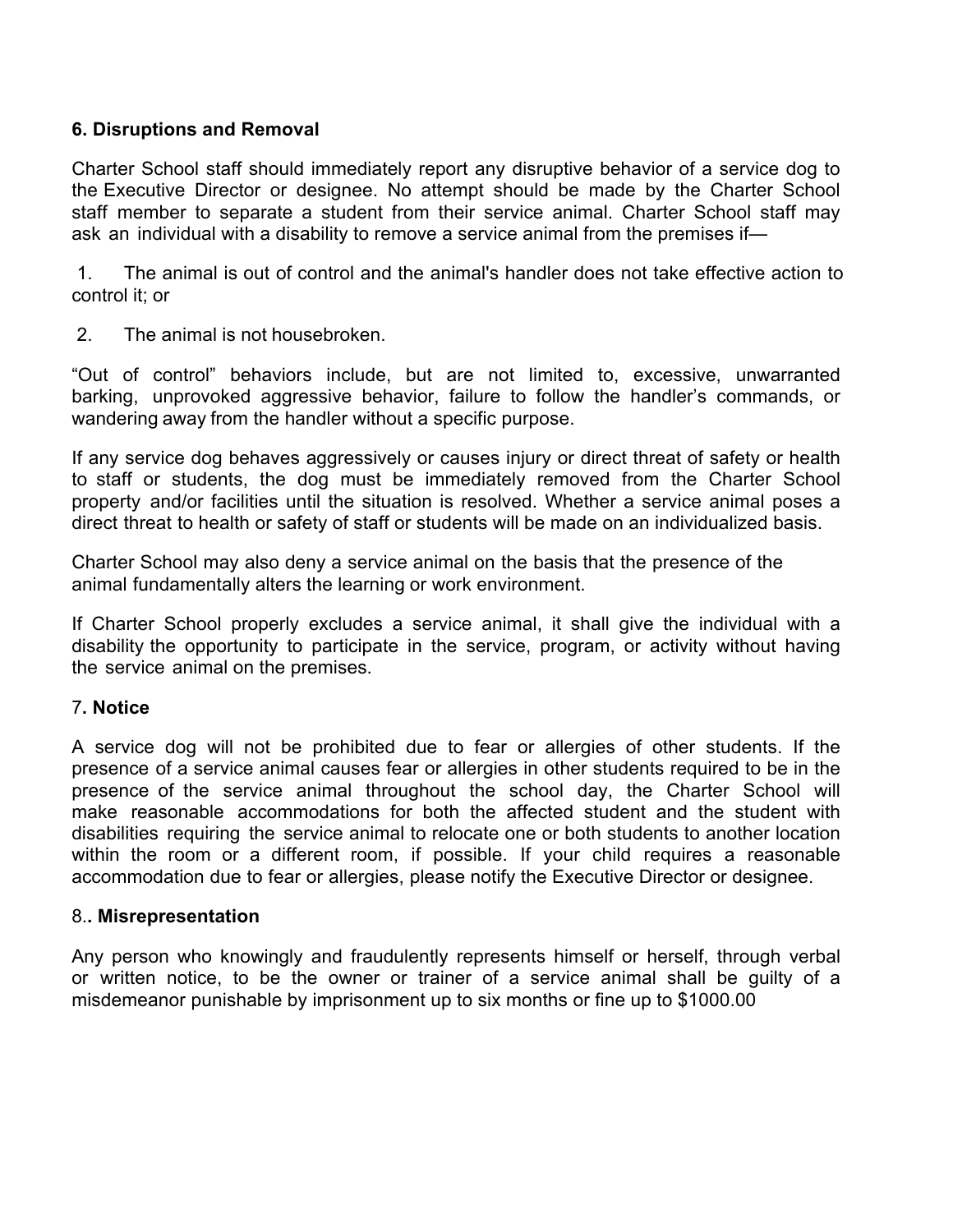# **Clarksville Charter School**



4818 Golden Foothill Parkway #9 El Dorado Hills, CA 95762 Phone (916) 597-0901

# **CLARKSVILLE SERVICE ANIMAL AGREEMENT AND AUTHORIZATION**

This Agreement and Authorization regarding Request for a Service Animal to Accompany a Student on School Premises ("Agreement") is necessary for Clarksville Charter School ("Feather River" or the "Charter School") to process a request for the use of a service animals on campus. The presence of a service animal at Charter School presents unique health and safety concerns. To minimize any risks that a service animal may pose to students, staff, and the educational environment, Charter School requests the following information and authorizations to allow Charter School to provide a healthy and safe environment for its entire school community.

Student Name (please print) Date of Birth Grade

Parent/Guardian name (please print) Contact phone number

Please initial below each statement:

#### **We understand and agree to comply with the requirements of California Civil Code section 54.2.**

"[An individual with a disability] shall be liable for any damage done to the premises or facilities by his or her dog. These persons shall ensure the dog is on a leash and tagged as a guide dog, signal dog, or service dog by an identification tag issued by the county clerk, animal control department, or other agency  $\ldots$ " (Civ. Code § 54.2(b))

(Initials) (Initials)

\_\_\_\_\_\_\_\_ \_\_\_\_\_\_\_\_

#### **We understand and agree to comply with the requirements of the Americans with Disabilities Act Implementing Regulations (28 CFR § 35.136).**

- (b) **Exceptions.** A public entity may ask an individual with a disability to remove a service animal from the premises if—
	- (1) The animal is out of control and the animal's handler does not take effective action to control it; or